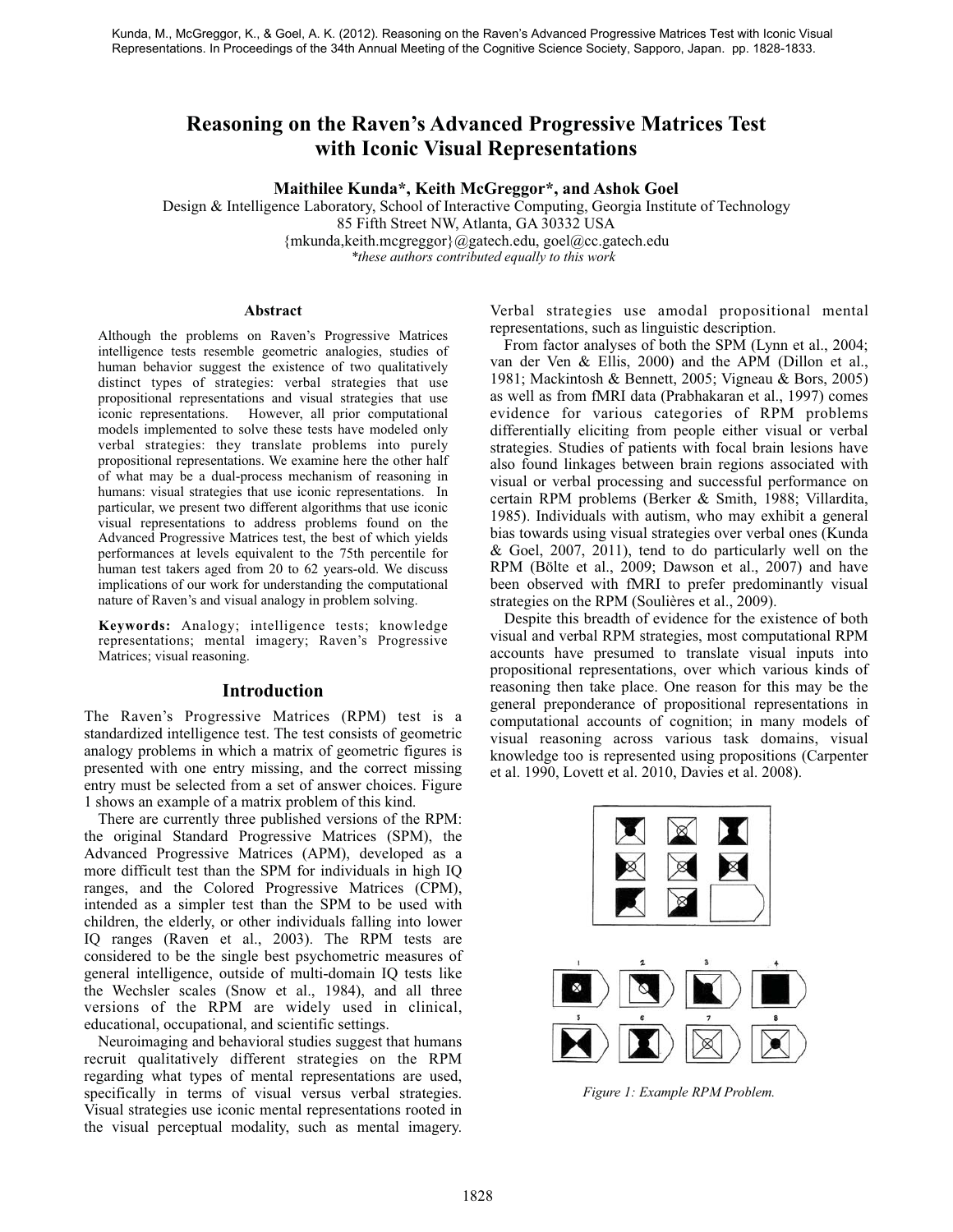Another reason may stem from the practice of using verbal reporting protocols to study RPM problem solving. By their very nature, verbal reports are better suited to describing verbal strategies than visual strategies, which may introduce bias into the results of such protocols. Of even greater significance are findings across multiple task domains that the act of verbal reporting actually biases individuals towards using verbal strategies and/or impairs their use of visual strategies, a phenomenon known as "verbal overshadowing" (Schooler & Engstler-Schooler, 1990; Schooler et al., 1993). DeShon, Chan, and Weissbein (1995) found that a verbal reporting protocol on the APM significantly impaired accuracy on about half of the problems, and specifically on those typically solved using visual strategies.

The goal of our work is to develop computational models of a dual cognitive strategy that uses both verbal and visual representations. This first requires the development of computational models of the visual strategy itself. Once such computational models have been developed, they then may potentially be coupled with existing models of the verbal strategy. We have developed two such computational models of reasoning on the RPM using iconic visual representations. In earlier work, we tested these models against the SPM (Kunda, McGreggor, & Goel, 2010). In this paper, we apply these computational models to the APM.

In so far as we know, this work represents several firsts: it is the first report of any computational model addressing the entirety of the APM test, the first in which the problems are attempted using purely iconic visual representations, and the first to tackle the test using scanned images of each test page, without any re-rendering or representational change of inputs from those presented to a human test-taker.

## **Computational Accounts of the RPM**

Hunt (1974) proposed the existence of two different RPM strategies that varied primarily in how problem inputs were represented. The "Analytic" algorithm used propositions to represent problems as lists of features and logical operations to evaluate rules such as constancy and addition/subtraction. The "Gestalt" algorithm, akin to mental imagery, used iconic representations and perceptual operations like continuation and superposition. However, neither algorithm was actually implemented. All of the computational RPM models that have since been developed resemble Hunt's Analytic algorithm in that they rely on a conversion of problem inputs into amodal propositional representations.

**Model 1** Carpenter, Just, and Shell (1990) used a production system that took hand-coded symbolic descriptions of certain problems from the Advanced Progressive Matrices (APM) test and then selected from a set of predefined rules to solve each problem. The rules were generated by the authors from a priori inspection of the APM. The rules were experimentally validated using a verbal reporting protocol, but the potential confound of a verbal overshadowing effect was not addressed. Differences between low- and high-scoring participants were modeled by developing two different versions (FairRaven and BetterRaven) of the production system; the more advanced system (BetterRaven) contained an increased vocabulary of rules and a goal monitor. Both systems were tested against 34 of the 48 problems from the APM and solved 23 and 32 problems, respectively.

**Model 2** Bringsjord and Schimanski (2003) used a theorem-prover to solve selected RPM problems stated in first-order logic, though no specific results were reported.

**Model 3** Lovett, Forbus, and Usher (2010) combined automated sketch understanding with the structure-mapping analogy technique to solve SPM problems. Their system took as input problem entries sketched in Powerpoint as segmented shape objects and then automatically translated these shapes into propositional descriptions, using a sketch understanding system based on work by Biederman (1987). A two-stage structure-mapping process, following the theory of Gentner (1983), was then used to select the answer that most closely fulfilled inferred analogical relations from the matrix. This system was tested against 48 of the 60 problems on the SPM and solved 44 of these 48 problems.

**Model 4** The system of Cirillo and Ström (2010), like that of Lovett et al. (2010), took as input hand-drawn vector graphics representations of test problems and automatically generated propositional representations. Then, like the work of Carpenter et al. (1990), the system drew from a set of predefined patterns, derived by the authors from an a priori inspection of the SPM, to find the best-fit pattern for a given problem. This system was tested against 36 of the 60 problems on the SPM and solved 28 of these 36 problems.

**Model 5** Rasmussen and Eliasmith (2011) used a spiking neuron model to induce rules for solving RPM problems. This system took as input hand-coded vectors of propositional attribute-value pairs. While the system was said to correctly solve RPM problems, no specific results were reported.

## **Our Approach**

As mentioned above, despite considerable differences in architecture and problem-solving focus, all five of these computational models of the RPM have reasoned over amodal propositional representations of test inputs. We believe that Raven's problems may be solved via computational models that use purely iconic visual representations of test inputs, and we present these models as a complementary view of reasoning on the RPM.

The two models that we have developed are the affine model and the fractal model, both of which use image transformations to solve RPM problems without converting the input images into any sort of propositional form. Previously, we described each of the models along with an analysis of their performance on all 60 problems from the SPM (Kunda, et al., 2010).

## **Iconic Visual Reasoning**

The affine and fractal methods differ in important ways, but share two intuitions: comparing images under a variety of transformations, and judging the similarity based upon features which arise from the images.

## **Similitude Transformations**

Each of our algorithms compares images (or fragments of images) under a variety of transformations. We use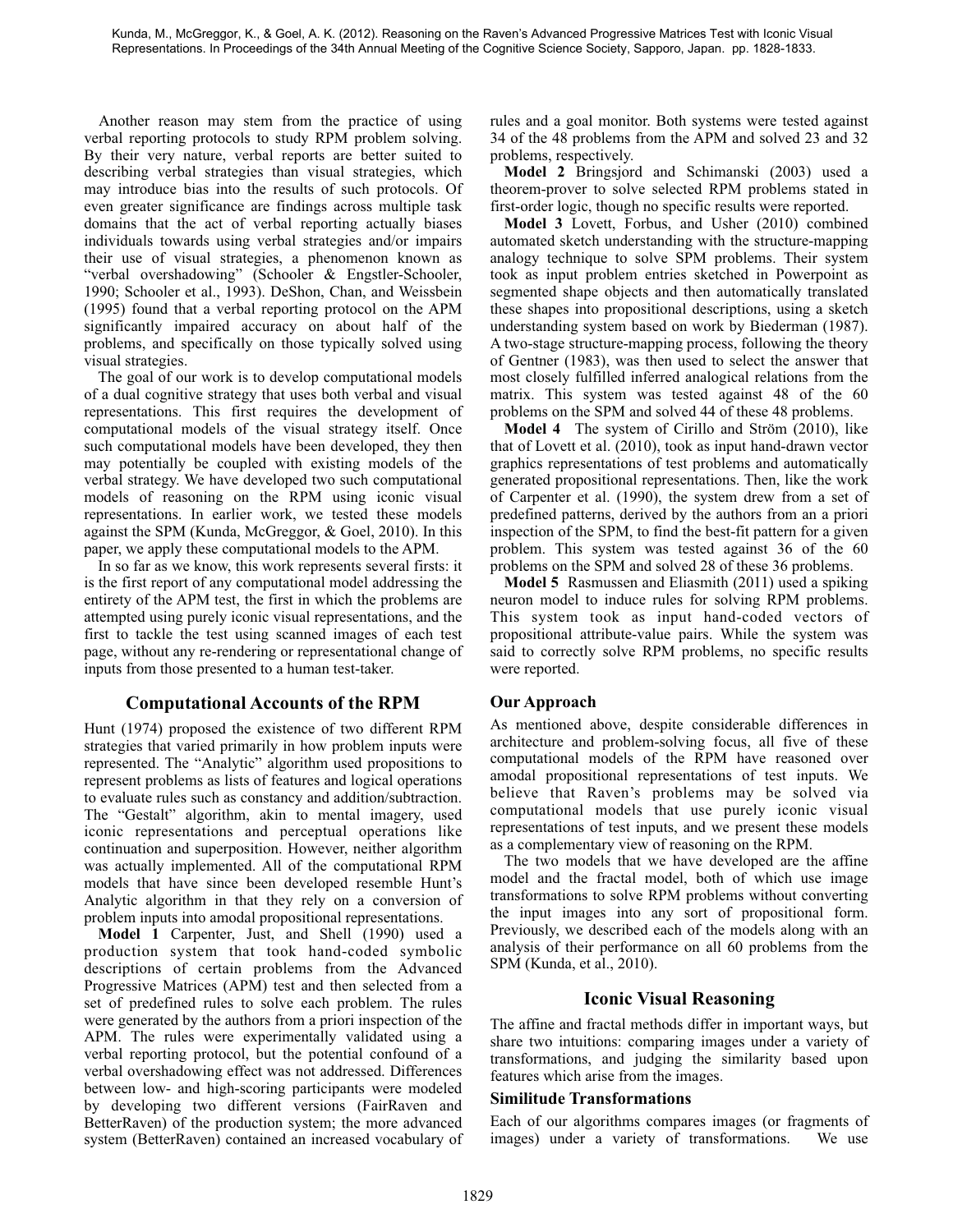similitude transformations, similarity-preserving transformations which are a subset of affine transformations. Similitude transforms are a linear composition of a dilation, an orthonormal transformation, and a translation. Our implementation presently examines images under eight orthonormal transformations, specifically dihedral group D4, the symmetry group of a square. The translation is determined as a consequence of the searching each algorithm performs. The affine method restricts dilation to a value of one, i.e. no scaling, whereas the fractal method uses a short sequence of progressively smaller dilation values. Thus, the fractal method's similitude transformations are contractive.

There is evidence that human visual processing can apply some of these types of transformations to mental images, or at least operations that are computationally isomorphic in some sense. In the theory of mental imagery proposed by Kosslyn, Thompson, and Ganis (2006), transformations of mental images include scanning (i.e. translation), zooming (i.e. scaling), and rotation, among others.

## **A Model of Similarity**

Our models must judge the similarity between images. The nature of this similarity may be determined by any number of means, many of which might associate visual or geometric features to points in a coordinate space, and compute similarity as a distance metric (Tversky 1977). Tversky developed an alternate approach by considering objects as collections of features, and similarity as a featurematching process. We adopt Tversky's interpretation, and seek to derive a set of features for use in our matching process.

We desire a metric of similarity which is normalized, one where the value 0.0 means entirely dissimilar and the value 1.0 means entirely similar. We use the ratio model of similarity as described in (Tversky 1977), wherein the measure of similarity **S** between two representations **A** and **B** is calculated by the formula:

### $S(A,B) = f(A \cap B) / [f(A \cap B) + \alpha f(A-B) + \beta f(B-A)]$

where **f(X)** is the number of features in the set **X**. Tversky notes that the ratio model for matching features generalizes several set-theoretical models of similarity proposed in the psychology literature, depending upon which values one chooses for the weights **α** and **β**.

Although the same equation is used for similarity calculations, each of our models has its own interpretation of what constitutes a feature. In the affine method, a feature is defined to be a single pixel, and intersection, union, and subtraction operations are defined as the minimum, maximum, and difference of pixel values. This formulation assumes that pixels are independent features within the pixel sets represented by images A and B. While this notion of pixel independence is a strong simplification, it matches assumptions made by basic template theories of visual similarity that define similarity based purely on evaluations of the extent of overlapping figural units (Palmer, 1978), e.g. individual pixels. The fractal method uses features derived from different combinations of elements from the

fractal representation of the image comparison (McGreggor, Kunda, & Goel, 2010).

#### **For each base transform ti:**

- Apply **t**i to image **A** to create image **ti(A)**.
- -Search all possible translation offsets between images  $t_i(A)$ and **B** to find single offset **(x,y)** yielding highest similarity between them.
- Calculate similarity s between images **ti(A)(x,y)** and **B**
- For set-theoretic addition and subtraction, determine image composition operation ⊕ and operand **X** as follows:
	- $\cdot$  If  $\Sigma(A-B) = 0$ , then ⊕ and **X** are null.
	- **.** If  $Σ(A-B) = Σ(B-A)$ , then ⊕ refers to image addition and  $X = B - t_i(A)_{(x,y)}$ .
	- $\cdot$  If **Σ(A-B)** > **Σ(B-A)**, then ⊕ refers to image subtraction and  $X = t_i(A)(x,y) - B$ .

The composition transformation **Ti** is thus defined as precisely the transformation that changes image **A** into image **B**:  $T_i(A) = t_i(A)_{(x,y)} \oplus X = B$ 

*Algorithm 1. Inducing a composite transform* 

## **The Affine Model**

Given a matrix problem, the affine model makes two basic assumptions: (a) that collinear elements are related by a composition of a similitude and/or set-theoretic transform, and (b) that parallel sets of elements share identical or analogous transforms. The model proceeds in three steps:

- 1) Induce a best-fit composite transform for a set of collinear elements in the matrix.
- 2) Apply this transform to the parallel set of elements containing the empty element; the result is a predicted answer image.
- 3) Compare this predicted image to the given answer choices for maximum similarity.

Algorithm 1 shows how, for a pair of images **A** and **B**, the "best-fit" composite transform is induced. The base unary transforms are the eight orthonormal symmetry transforms mentioned above (image rotations and mirrors), along with image addition (union of sets) and image subtraction (complement of sets). The base binary transforms are the five set operations of union, intersection, subtraction (both directions), and exclusive-or.

There are two places at which the affine model computes visual similarity, first in the induction of a best-fit composite transform, and second in the selection of the answer choice that most closely matches the predicted image. In addition to using Tversky's ratio model of similarity, as defined above, we also implemented a sum-squared-difference measure, which we converted to a measure of similarity (with minimum value of 0.0 and maximum value of 1.0) as:

### **SSDsimilarity =**  $1/(1 + SSD)$

These two similarity measures exhibit different behaviors. The Tversky measure privileges matches that share more pixel content. In contrast, the SSD similarity measure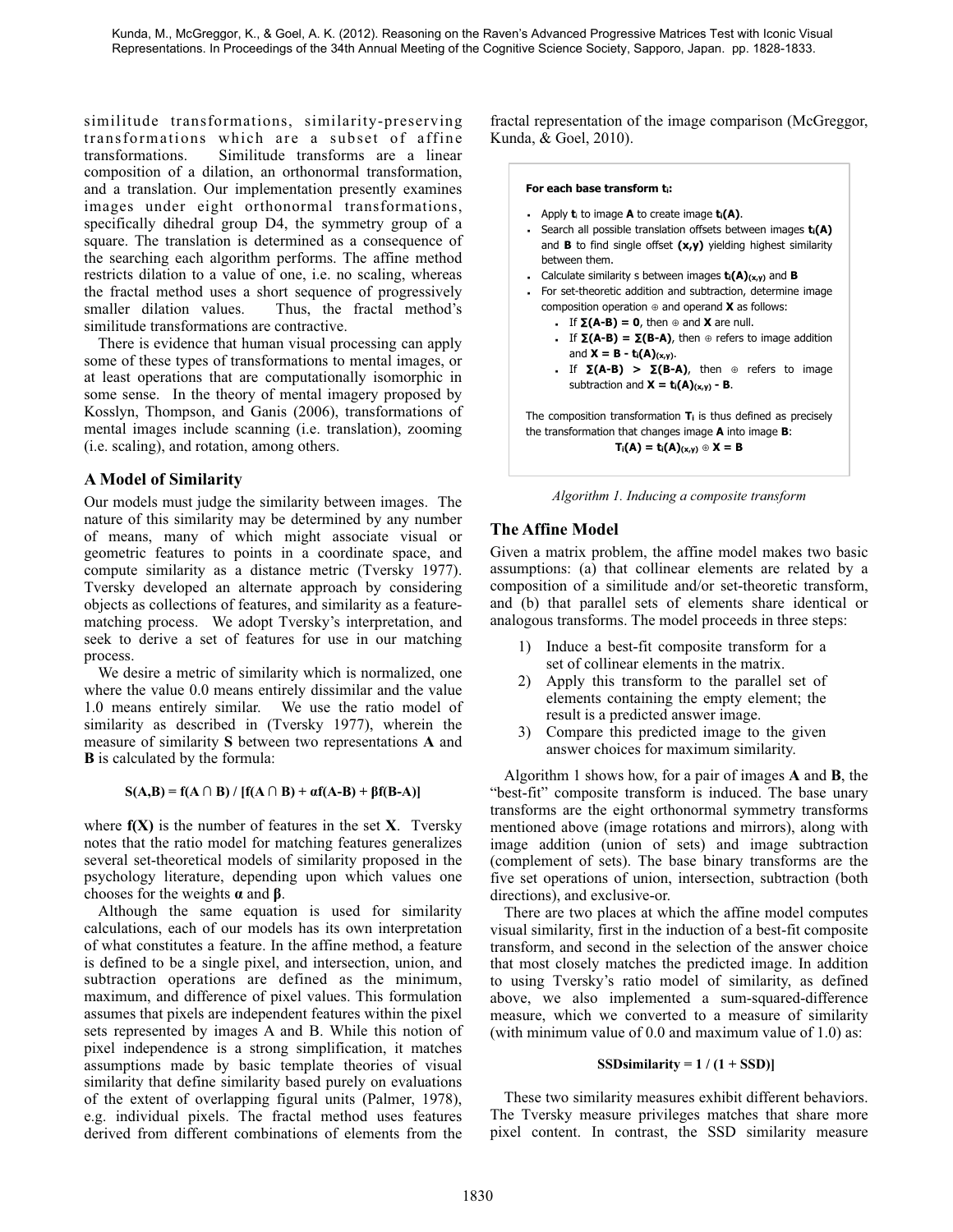effectively ignores any pixel content that is shared; similarity is calculated only as a function of pixels that are different.

Once the transformation is found that maximizes similarity, the transformation is applied to the first entry or entries in the last row or column, as shown in Figure 2. The resulting image represents the algorithm's best guess as to the missing entry. This image is compared to the answer choices, and the best match is chosen as the final answer.



*Figure 2. Sets of elements examined by the affine method*

## **The Fractal Method**

Like the affine method, the fractal method seeks to find a rerepresentation of the images within a Raven's problem as a set of similitude transformations. Unlike the affine method, the fractal method seeks these representations at a significantly finer partitioning of the images, and uses features derived from these representations to determine similarity for each possible answer, simultaneously, across the bulk of relationships present in the problem.

For visual analogy problems of the form **A : B :: C : ?**, each of these analogy elements are a single image. Some unknown transformation **T** can be said to transform image **A** into image **B**, and likewise, some unknown transformation **T′** transforms image **C** into the unknown answer image. The central analogy in the problem may then be imagined as requiring that **T** is analogous to **T′**. Using fractal representations, we shall define the most analogous transform **T′** as that which shares the largest number of fractal features with the original transform **T**.

To find analogous transformations for **A : B :: C : ?**, the fractal algorithm first visits memory to retrieve a set of candidate solution images **X** to form candidate solution pairs in the form **<C, X>**. For each candidate pair of images, we generate a fractal representation of the pairing from the fractal encoding of the transformation of candidate image **X** in terms of image **C**. We store each transform in a memory system, indexed by and recallable via each associated fractal feature.

#### **First, systematically partition D into a set of smaller images, such that**  $D = \{d_1, d_2, d_3, ...\}$ **.**

#### **For each image di:**

- - Examine the entire source image S for an equivalent image fragment si such that an affine transformation of si will likely result in di.
- -Collect all such transforms into a set of candidates C.
- - Select from the set C that transform which most minimally achieves its work, according to some predetermined metric.
- -Let  $T_i$  be the representation of the chosen transformation associated with di.

The set  $T = \{T_1, T_2, T_3, \dots\}$  is the fractal representation **of the image D.**

*Algorithm 2. Fractal Representation of D from S* 

To determine which candidate image results in the most analogous transform to the original problem transform **T**, we first fractally encode that relationship between the two images **A** and **B**. Next, using each fractal feature associated with that encoding, we retrieve from the memory system those transforms previously stored as correlates of that feature (if any). Considering the frequency of transforms recalled, for all correlated features in the target transform, we then calculate a measure of similarity.

**Determining Fractal Similarity** The metric we employ reflects similarity as a comparison of the number of fractal features shared between candidate pairs taken in contrast to the joint number of fractal features found in each pair member (Tversky 1977). The measure of similarity **S** between the candidate transform **T′** and the target transform **T** is calculated using the ratio model. This calculation determines the similarity between unique pairs of transforms. However, the problems from the Raven's test, even in their simplest form, poses an additional concern in that many such pairs may be formed.

**Reconciling Multiple Analogical Relationships** In 2x2 Raven's problems, there are two apparent relationships for which analogical similarity must be calculated: the horizontal relationship and the vertical relationship. Closer examination of such problems, however, reveals two additional relationships which must be shown to hold as well: the two diagonal relationships. Furthermore, not only must the "forward" version of each of these relationships be considered but also the "backward" or inverse version. Therefore for a 2x2 Raven's problem, we must determine eight separate measures of similarity for each of the possible candidate solutions.

The 3x3 matrix problems from the APM introduce not only more pairs for possible relationships but also the possibility that elements or subelements within the images exhibit periodicity. Predictably, the number of potential analogical relationships blooms. At present, we consider 48 of these relationships concurrently.

**Relationship Space and Maximal Similarity** For each candidate solution, we consider the similarity of each potential analogical relationship as a value upon an axis in a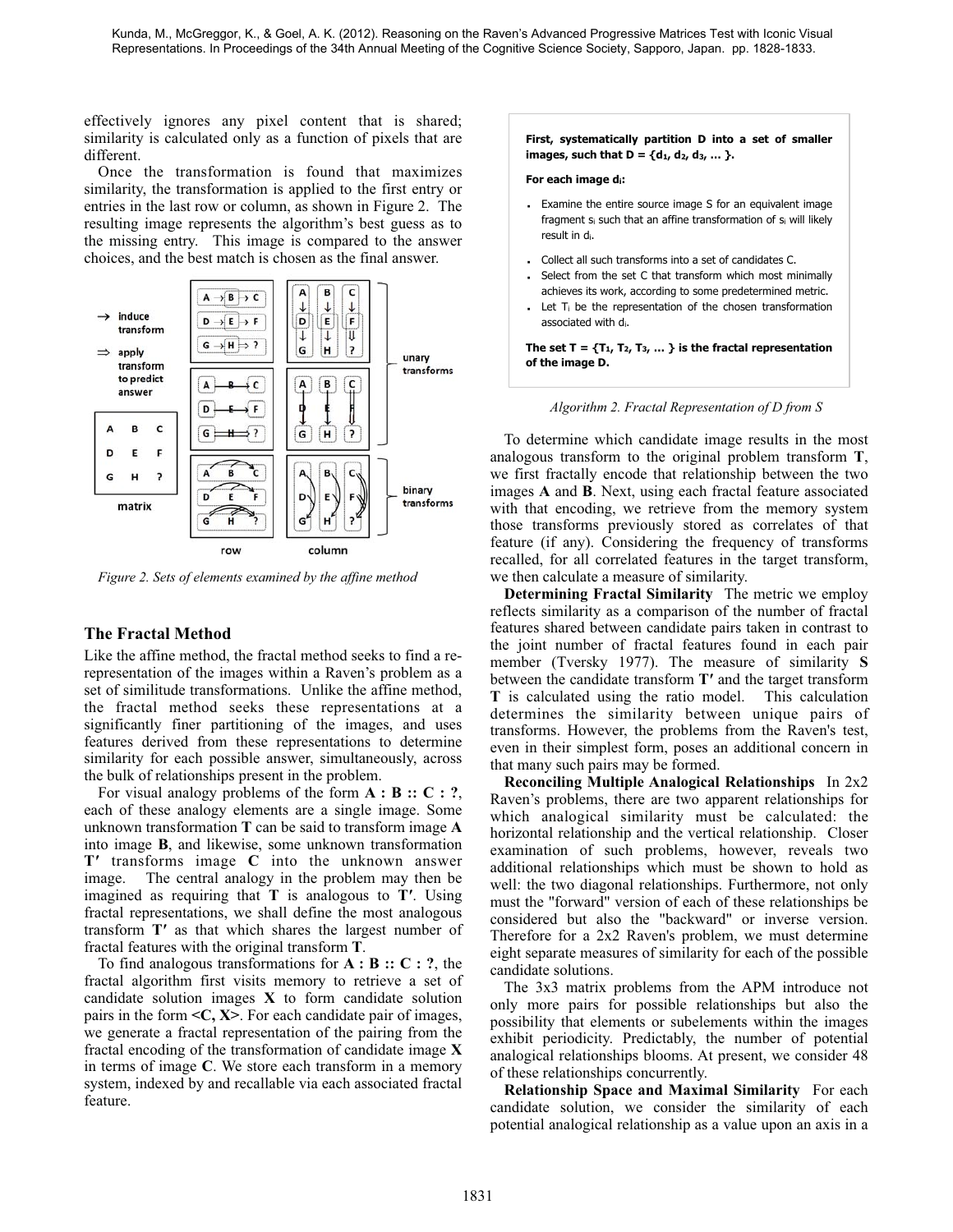Kunda, M., McGreggor, K., & Goel, A. K. (2012). Reasoning on the Raven's Advanced Progressive Matrices Test with Iconic Visual Representations. In Proceedings of the 34th Annual Meeting of the Cognitive Science Society, Sapporo, Japan. pp. 1828-1833.

| Model              | <b>Representation</b> | Input                      | <b>Strategy</b>   | <b>Set of APM</b> |                  |
|--------------------|-----------------------|----------------------------|-------------------|-------------------|------------------|
|                    |                       |                            |                   | I (12 problems)   | II (36 problems) |
| FairRaven          | propositional         | hand-coded<br>propositions | prediction        | $7*$              | $16*$            |
| <b>BetterRaven</b> | propositional         | hand-coded<br>propositions | prediction        | $7*$              | $25*$            |
| Affine             | iconic                | scanned images             | prediction        |                   | 14               |
| Fractal            | iconic                | scanned images             | estimate / refine | 12                | 26               |

\*out of 7 and 27 problems attempted, respectively

*Table 1: Affine and fractal results on the APM compared with results of the Carpenter et al. (1990) model.*

large "relationship space." To specify the overall fit of a candidate solution, we construct a vector in this multidimensional relationship space and determine its Euclidean distance length. The candidate with the longest vector length is chosen as the solution to the problem.

The fractal method is described in more detail in McGreggor, Kunda, and Goel (2010, 2011).

## **Method**

We tested our affine and fractal models on all 48 problems from the Raven's Advanced Progressive Matrices test, 12 on Set I, and 36 on Set II. To obtain visual inputs, we scanned paper copies of each test at 200 dpi and manually corrected for small  $(+/- 3^{\circ})$  rotational misalignments. Thus, the input to the models was grayscale images in the PNG format, with each image containing a single problem (matrix and answer choices).

The models used a semi-automated procedure to extract individual sub-images from each problem image. Each 3x3 problem contained 8 sub-images (plus one target blank) for the matrix entries and 8 sub-images for the answer choices.

The models were run against two variations of the test inputs: raw inputs and quantized inputs. For the raw inputs, grayscale values were extracted directly from the original PNG images, and no color correction of any kind was performed. The raw inputs contained numerous pixel-level artifacts and some level of noise. For the quantized inputs, each grayscale value was rounded to be either white or black, thus turning the inputs into pure black-and-white images as opposed to grayscale.

In addition, each model considered multiple strategies when solving the problems. The affine method used two different similarity measures (Tversky and SSD). The fractal method used three different groupings of relationships (horizontal, vertical or both).

### **Results**

Across all input variations and strategies, the affine model correctly solved 7 of the 12 problems on Set I, and 14 of the 36 problems on Set II. These levels of performance generally correspond to the 25<sup>th</sup> percentile for both sets, for 20- to 62-year-olds (US norms) (Raven et al. 2003). Looking at input variations individually, the scores were 7 and 10 on each set for raw input, and 6 and 12 on each set for quantized input. Of the similarity measures used, the best scores were achieved using the Tversky measure on the quantized set, with scores 6 and 12 on sets I and II respectively.

Likewise, the fractal algorithm correctly solved all 12 of the problems on Set I, and 26 of the 36 problems on Set II. This level of performance corresponds to the 95th percentile for set I, and the 75th percentile for set II, for 20- to 62-yearolds (Raven et al. 2003). Looking at input variations individually, the scores were 10 and 21 on each set for raw input, and 7 and 18 on each set for quantized input. Of the groupings used by the fractal method, the best scores were achieved by considering both horizontal and vertical groupings on raw input, at 7 and 17 on sets I and II respectively.

In comparison, Carpenter et al. (1990) report results of running two versions of their algorithm (FairRaven and BetterRaven) against a subset of the APM problems. Their results, and ours, are given in Table 2. On the ones not attempted by Carpenter et al. (1990), our methods score 4 and 5 on set I (of the 5 skipped), and 4 and 7 on set II (of the 9 skipped), for affine and fractal respectively.

### **Discussion**

We have presented two different models that use purely iconic visual representations and transformations to solve many of the problems on the Raven's Advanced Progressive Matrices test. Our results align strongly with evidence from typical human behavior suggesting that multiple cognitive factors underlie problem solving on the APM, and in particular, that some of these factors appear based on visual operations. Additionally, in so far as we know, this work is the first report of any computational model addressing the entirety of the APM test, the first in which the problems are attempted using purely iconic visual representations, and the first to tackle the test using scanned images of each test page, without any re-rendering or representational change of inputs from those presented to a human test-taker.

This robust level of performance calls attention to the visual processing substrate shared by the affine and fractal algorithms: similitude transforms as a mechanism for image manipulation, and the ratio model of similarity as a mechanism for image comparison. Of course, there are many other types of visual processing that may or may not be important for accounts of visual analogy, such as nonsimilitude shape transformations or image convolutions, which certainly bear further investigation.